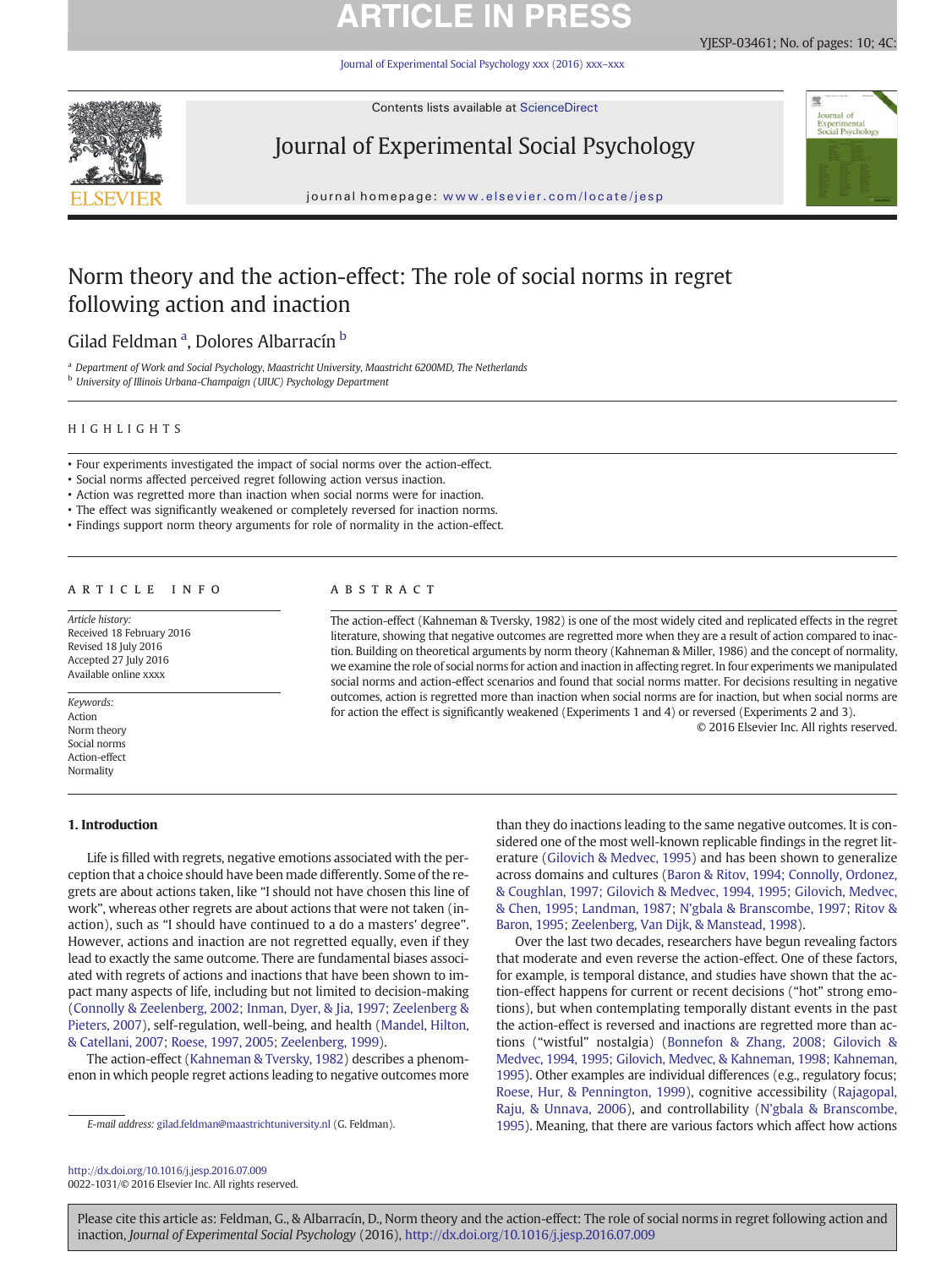and inactions are perceived and processed, and these in turn lead to a weaker action-effect or even a reversal to an inaction-effect.

The present investigation extends previous literature by incorporating a social perspective to highlight social norms as an important factor that moderates the action-effect. Studies of norms (norm theory, [Kahneman & Miller, 1986\)](#page-8-0) in the context of the action-effect have mainly focused on past behavior [\(Baron & Ritov, 1994; Ritov & Baron, 1992](#page-8-0)) and expected contextual behavior ([Zeelenberg, Van den Bos, Van Dijk, &](#page-9-0) [Pieters, 2002](#page-9-0)). However, the role of broad social norms remains unclear with inconsistent findings regarding the impact of cultural social norms for the action-effect and related action-inaction biases. For example, some scholars found no cross-cultural differences in regrets for action and inaction ([Gilovich, Wang, Regan, & Nishina, 2003](#page-8-0)) whereas others found cultural differences in regret for action and inaction in some domains [\(Chen, Chiu, Roese, Tam, & Lau, 2006; Komiya, Watabe,](#page-8-0) [Miyamoto, & Kusumi, 2013\)](#page-8-0). We therefore aimed for a direct investigation of the role of social norms for the action-effect.

We begin by reviewing norm theory and findings related to the underlying core concept of normality, proceed to discuss the different normality categories and related findings regarding the action-effect, then highlight gaps and inconsistencies in the normality category of social norms, and finally theorize and test the role of social norms for the action-effect.

### 1.1. Normality

Regret occurs when a person is faced with an outcome that triggers the thought of what could have happened differently to result in a different outcome (counterfactual thinking). Norm theory [\(Kahneman &](#page-8-0) [Miller, 1986\)](#page-8-0) offered a conceptual framework highlighting normality as an important factor in the experience of regret. The theory argues that the affective response to an outcome is affected by the magnitude of the difference between the expected outcome and the actual outcome. Events are cognitively classified as normal or abnormal, with abnormal outcomes being more cognitively mutable than normal outcomes. Meaning, that it is harder to elicit alternatives to an expected normal behavior than it is to imagine alternatives to an unexpected abnormal behavior. Therefore, higher mutability and more abnormal outcomes elicit more counterfactual thought and therefore more regret. For example, the decision to take a certain road from point A to point B is evaluated in regards to whether taking this road deviates from one's typical behavior. If taking a certain road is an unusual behavior and something bad happens, then the negative outcome would elicit more counterfactual thought of what might have been and hence higher likelihood for regret, but if a chosen road is perceived as normal for the person then there is lower likelihood for counterfactual thinking and regret. To act consistently with normal and accepted behavior reflects a more careful and justified decision process ([Connolly & Zeelenberg, 2002;](#page-8-0) [Reb & Connolly, 2010](#page-8-0)), which affects the degree to which the involved actor is held accountable when events turn bad ([Connolly &](#page-8-0) [Zeelenberg, 2002](#page-8-0)) and also the degree to which the person would feel bad and regretful about the decision.

The perception of normality, whether a behavior is normal or abnormal, affects feelings of regret, but what is normal? Normal can be evaluated using several types of normality ([Koonce, Miller, & Winchel,](#page-8-0) [2015\)](#page-8-0), most notably – (1) the extent to which a behavior is similar to past behavior (sometimes referred to as intrapersonal normality; [Roese, 1997\)](#page-9-0), (2) the extent to which an event or a behavior is unusual or unexpected, and (3) the extent to which a behavior resembles or conforms to the behavior of others.

[Kahneman and Miller \(1986\)](#page-8-0) discussed an example highlighting the contrast between different types of normality and their impact on regret:

Mr. Jones almost never takes hitch-hikers in his car. Yesterday he gave a man a ride and was robbed. Mr. Smith frequently takes hitch-hikers in his car. Yesterday he gave a man a ride and was robbed. Who do you expect to experience greater regret over the episode?

The normality discussed in the above scenario is in regards to the person's past behavior. In their sample, 88% of 138 participants answered that Mr. Jones – who acted abnormally in comparison to his usual behavior - would be more regretful than Mr. Smith who acted as he normally would. Meaning, that the degree to which the action is perceived normal in the person's life would impact feelings of regret when things go wrong. However, [Kahneman and Miller \(1986\)](#page-8-0) also asked "who will be criticized most severely by others?", which refers to social norms for behavior, and in response to the norms question 77% of participants rated that Mr. Smith - who typically takes hitchhikers would be criticized more. Their findings suggest that the feelings of regret in the above scenario were more about normality in terms of the person's past behavior rather than the social norms of what society perceives to be as normal and acceptable.

#### 1.2. Normality and the action-effect

Normality, therefore, plays a role in feelings of regret in decision making, in that abnormal easily-mutable behavior is regretted more than normal behavior. To address implications of norm theory for the regret for action versus inaction, [Kahneman and Miller \(1986\)](#page-8-0) suggested that the action-effect could be interpreted using the concept of normality. Inactions could be seen as normal and actions considered unusual, which makes it cognitively easier to think of counterfactuals for action than for inaction, and as a result actions are more regretted than inactions [\(Roese, 1997](#page-9-0)). However, [Kahneman and Miller \(1986\)](#page-8-0) did not discuss or contrast between the different types of normality in terms of the action-effect, and their arguments seem as if assuming inaction social norms ([Landman, 1987](#page-8-0)). The literature regarding actioneffect that followed has largely used normality as a broad term but focused mainly on intrapersonal normality ([Roese, 1997](#page-9-0)).

In reference to the types of normality discussed in the previous section, the normality explanation for the action-effect could either be that - (1) the perceived typical past behavior in the action-effect scenarios is to not act, (2) inaction is the typical expected behavior in the situation or role in the action-effect scenarios, or that (3) the perceived general social norms in the action-effect scenarios are for the person to not act. In terms of the implications for norm theory, the action-effect would be weakened and possibly reversed when – (1) perceived past behavior is to act, (2) the expected behavior in the situation or role is to act, (3) the perceived general social norms are to act. Below, we discuss the literature regarding each of those categories.

First, the implications of the past behavior normality on action-inaction biases were examined in a number of studies looking at the omission-bias. The omission-bias is an action-inaction bias regarding people's preference for inaction (omission) over action (commission) under risky situations with possible negative outcomes ([Anderson,](#page-8-0) [2003; Ritov & Baron, 1990](#page-8-0)). Building on the action-effect, the theory is that actions are generally perceived as being more intentional and accountable and people aim to minimize the risk of being held accountable for negative outcomes. The effect was initially illustrated using decision making regarding vaccinations – that people consider the risk of harm from vaccinations (action) side-effects as more serious than the risk of harm from not vaccinating (inaction) and getting sick (for a summary, see [Baron & Ritov, 2004\)](#page-8-0). Similar to the action-effect, there have been findings showing a weakening of the bias, even at times resulting in a commission-bias or action-bias ([Reb & Connolly, 2010](#page-9-0)), arguably due to various moderating factors, such as personal responsibility [\(Baron & Ritov, 2004](#page-8-0)). Studies on the omission bias have generally concluded that the action-inaction biases were stronger than past behavior and that the higher regret for action over inaction was not affected by what the typical behavior for the person was [\(Baron & Ritov,](#page-8-0)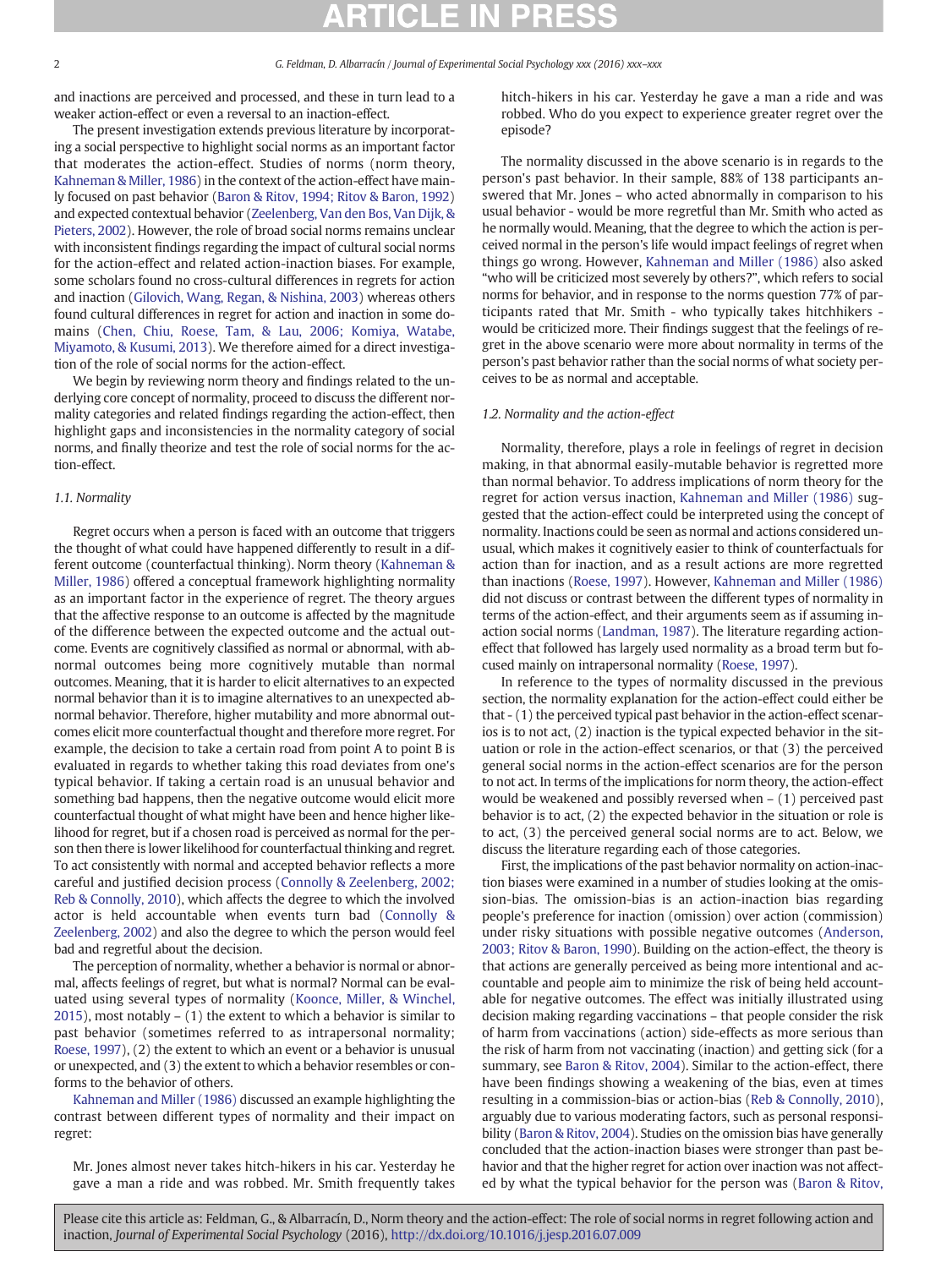[1994; Ritov & Baron, 1992](#page-8-0)). These findings may seem surprising given the strong evidence for the past behavior normality for feelings of regret in general situations ([Kahneman & Miller, 1986](#page-8-0)), which we discussed in the previous section. However, it might mean that the social expectations or norms for inaction over action are so strong, that they render one's own past behavior less relevant.

Second, looking at normality in terms of expected behavior, [Bar-Eli,](#page-8-0) [Azar, Ritov, Keidar-Levin, and Schein \(2007\)](#page-8-0) studied soccer goalkeepers. They showed that the expected behavior for soccer goal-keepers was to jump to either side in order to appear trying to prevent a goal rather than to remain at the center and appear passive, even if the chances of blocking the ball were essentially the same (25 versus 7 goalkeepers surveyed perceived action as the norm, p. 615). In such cases, they argued, regret over not preventing a goal – a negative outcome for the goalkeeper and the team - is higher following an inaction of remaining in the center than it is for taking action to jump to either side. Their data was only partly supportive and there was no manipulation or comparison to other expected behaviors, yet it suggests that the action-effect could be reversed if the behavioral expectations for a specific role were to act. In this context, the irrelevance of personal past behavior seems logical, as even a goal keeper's own behavioral record of remaining inactive in the center may not reduce the regret associated with not jumping to either side, if the normative expectations are for the goal keeper to jump. [Zeelenberg et al. \(2002\)](#page-9-0) attempted to more directly manipulate behavioral expectations. They demonstrated that prior negative outcomes reversed the action-effect to an inaction-effect resulting in higher regret associated with inaction, presumably because prior negative actions are informative of the need to take corrective action rather than remain passive and do nothing.

Finally, looking at normality in terms of social norms, several studies have looked at cross-cultural differences in the action-effect. [Gilovich et](#page-8-0) [al. \(2003\)](#page-8-0) found that across cultures people more easily elicit additive counterfactuals than subtractive counterfactuals. However, there are indications for some cross-cultural differences in regret. [Chen et al. \(2006\)](#page-8-0) found general consistency regarding regret for inaction for both Americans and Chinese, but also showed that Chinese regretted action more than Americans, especially in certain life domains (school and family). [Komiya et al. \(2013\)](#page-8-0) found that for Americans the action-effect was mainly about regret for negative outcomes for the self, whereas for Japanese the action-effect was mainly about regret for negative outcomes affecting other people. These findings are suggestive of the subtle nuances of social norms in terms of feelings of regret.

Studies on the related omission-bias regarding vaccination decisions further examined whether omission-bias would be affected by manipulating normality through perceptions of the perceived standard treatment [\(Baron & Ritov, 2004](#page-8-0)) or the perceptions of close others' behavior [\(Reb &](#page-9-0) [Connolly, 2010\)](#page-9-0). Interestingly, there is a heated debate whether the omission-bias is real for vaccination decisions, with Baron and Ritov claiming consistent evidence for social norms to not vaccinate (inaction), and Connolly and Reb raising doubts over these findings claiming social norms to vaccinate (action), but regardless, both groups of scholars concluded no effect for the manipulation of normality for the action-inaction bias ([Baron & Ritov, 2004; Reb & Connolly, 2010](#page-8-0)). Given the different assumptions and findings regarding the social norms for vaccination by the two groups of scholars, it is difficult to draw conclusions regarding the role of social norms. It could very well be that normality reflected by perceptions of what close others would do or not do in terms of vaccinations [\(Reb & Connolly, 2010](#page-9-0)) or the perceptions of the default option in terms of standard treatment [\(Baron & Ritov, 2004](#page-8-0)) simply did not matter given stronger social norms about whether to vaccinate or not.

### 1.3. The present investigation

The present investigation examines the implications of social norms for regret experienced following action versus inaction, to address the empirical gap in testing norm theory theoretical arguments regarding the role of social norms normality in the action-effect. In four experiments we tested the impact of corporate norms (Experiment 1), workplace behavioral norms (Experiment 2), society norms (Experiment 3), and family norms (Experiment 4) for the classic action-effect investment scenario by [Kahneman and Tversky \(1982\)](#page-8-0). The supplementary file includes power analyses and full materials for the four experiments, and data and code were made available on the Open Science Framework ([https://osf.io/gj5re/\)](https://osf.io/gj5re/).

### 2. Experiment 1

#### 2.1. Method

A total of 76 American participants were recruited online using Amazon Mechanical Turk in return for 0.25US\$ ( $M_{\text{age}} = 35.25$ ,  $SD_{\text{age}} =$ 12.10; 36 females). Participants were randomly assigned to one of three norm conditions of action, inaction, and control.

The classic [Kahneman and Tversky \(1982\)](#page-8-0) investment scenario was adjusted for the purpose of the study. In all conditions, the scenario described two stock traders working for a financial firm: George, who switched investments (action), and Paul, who refrained from switching investments (inaction).

Mr. Paul and Mr. George are stock traders who work for [Company] […]

Paul has made the decision to invest in company A. During the past year he considered switching to invest stock in company C, but he decided against it. He now finds out that the investment would have been better off by \$1,000,000 if he had switched to the stock of company C.

George has made the decision to invest in company B. During the past year he switched the investment to stock in company A. He now finds out that the investment would have been better off by \$1,000,000 if he had kept his investment in stock for company B.

The scenario above represents a slight adjustment to the classic scenario in that in this experiment Paul and George invested on behalf of a company rather than investing independently. Departing from prior studies, the scenario also included a direct manipulation of the company norms presented in the first sentence of the scenario above, as follows:

Action condition: A&M Finance strongly emphasizes actions and proactive decision making, shows a clear preference for action over inaction, and evaluates its employees based on their ability to act and actively seek out good investments.

Inaction condition: B&N Finance strongly emphasizes cautious and responsible decision making, shows a clear preference for inaction over action, and evaluates its employees based on their ability to refrain from undertaking bad investments.

The control condition for the norm manipulation did not indicate a preference for either action or inaction. The scenario was followed by four quiz questions the participants had to answer correctly before proceeding, meant to verify the understanding of the scenario.

Following the scenario, participants were presented with a manipulation check examining company preference for action versus inaction ("who do you think the company considers to be a better stock broker?";  $1 = Paul - didn't switch; 2 = George - switched$ ), followed by the original question by [Kahneman and Tversky \(1982\)](#page-8-0) regarding which of the two persons experienced higher regret ("who feels greater regret over his investment decision?";  $1=$  Paul – didn't switch;  $2=$ George - switched).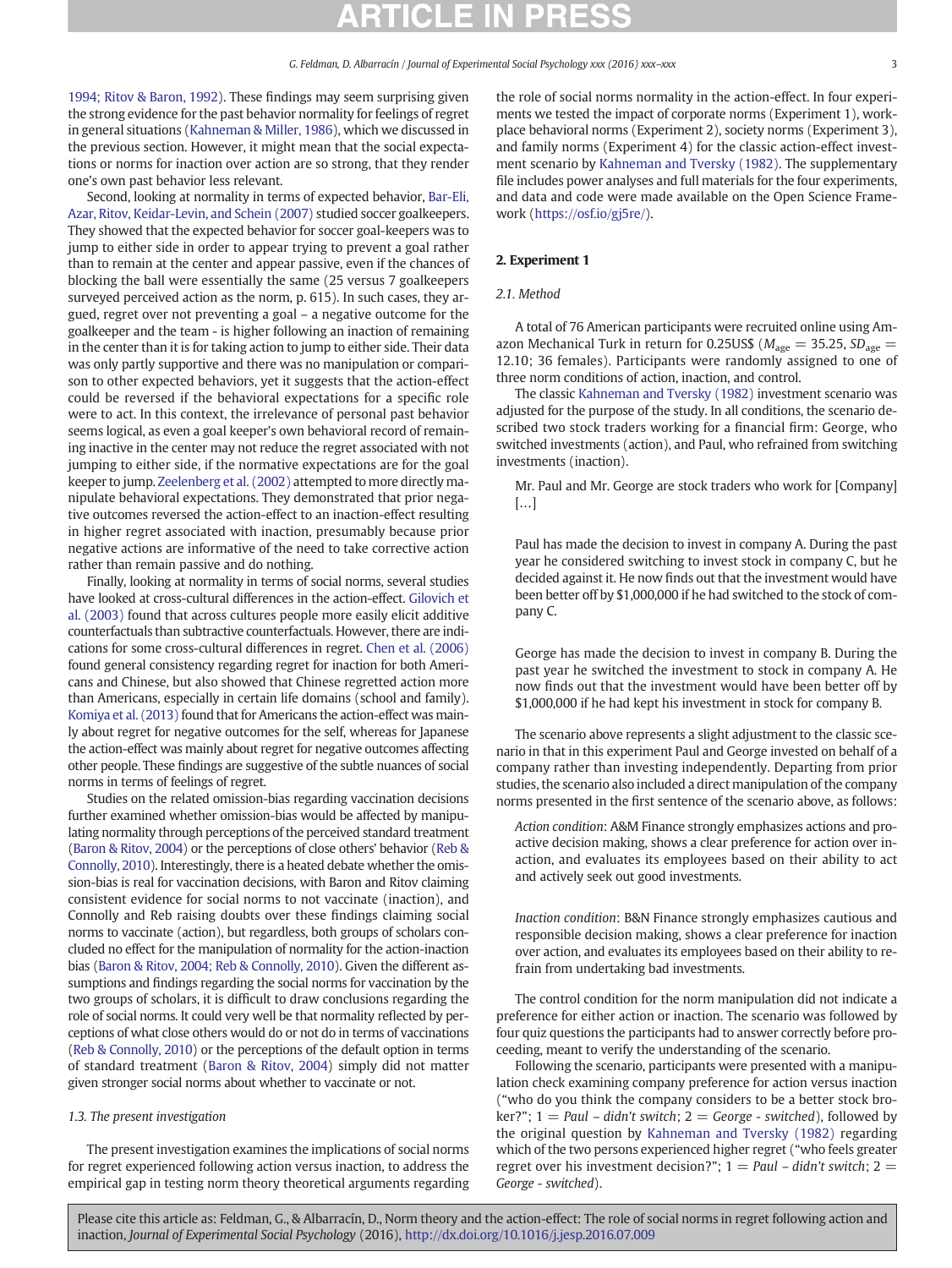#### 4 G. Feldman, D. Albarracín / Journal of Experimental Social Psychology xxx (2016) xxx–xxx

### 2.2. Results and discussion

An analysis of the manipulation-check indicated that the manipulation of norms was successful, and the company in the action condition was perceived as favoring action-taking more than the inaction and control conditions (inaction: 87% indicating inaction as more normative; control: 76%; action: 48%;  $\chi^2$  (2, N = 76) = 10.02, p = 0.007; see Fig. 1).

In support of the hypothesis that social norms influence regret, the manipulation of company norms significantly influenced perceived regret ( $\chi^2$  (2, N = 76) = 6.32, p = 0.042; see Fig. 1 for a summary). Specifically, the highest percentage of participants who perceived greater regret for action was in the inaction norms condition (88%), with a lower rate in the control condition (72%), and the lowest rate in the action norms condition (56%). Action and inaction norms conditions were significantly different from each other ( $\chi^2$  (1, N = 51) = 6.25, p = 0.012,  $d = 0.75$ ) but not from the control condition ( $\chi^2$  < 1.8, p > 0.18).

Examining participants' responses to perceived social norms over perceived regret for action versus inaction across conditions, the effect was much stronger. Most participants who rated company norms as inaction indicated higher regret for action over inaction (87% action), whereas most participants who rated company norms as action indicated higher regret for inaction over action (35% action;  $\chi^2$  (1, N = 76) = 21.10,  $p < 0.001$ ,  $d = 1.24$ ).

In summary, findings showed initial support for the hypothesis that social norms affect perceptions of regret.

#### 3. Experiment 2

Experiment 2 was designed to replicate Experiment 1 using another conceptualization of norms and then extend Experiment 1 by also addressing the possibility of an alternative explanation for the findings intent. Together with the action-effect, perceived intent and responsibility are the key factors leading to the omission-bias, the preference for inaction over action when there is the possibility of harm, presumably in order to avoid the assumption of responsibility ([Baron & Ritov,](#page-8-0) [1994](#page-8-0)). Previous research has also shown that the perceived intent



Fig. 1. Experiment 1 plots of the perceived norms and perceived regret. The first plot indicates the percentage of participants choosing either action or inaction as the perceived norms (manipulation check). The second plot indicates the percentage of participants choosing either inaction Paul or action George as having experienced higher regret following the negative outcome.

Paul - inaction George - action

affects counterfactual thinking and regret, as deliberate intentional behavior is more easily mutable [\(Girotto, Legrenzi, & Rizzo, 1991;](#page-8-0) [Markman, Gavanski, Sherman, & McMullen, 1995](#page-8-0)). Normality and social norms can be seen as factors that constrain control and reduce responsibility. We therefore added a manipulation of intent.

### 3.1. Method

A total of 154 American participants were recruited online using Amazon Mechanical Turk ( $M_{\text{age}} = 36.42$ ,  $SD_{\text{age}} = 12.42$ ; 84 females) in return for 0.25US\$. Participants were randomly assigned to one of six conditions in a  $2 \times 3$  between-subject design with two manipulations – perceived norms (action, inaction, neutral) and intent (deliberate, random). A manipulation check question was used to verify the manipulation for perceived norms, and it was followed by questions examining regret, perceived responsibility, and perceived intent.

#### 3.1.1. Perceived norms manipulation

As in Experiment 1 we manipulated perceived behavioral norms with three conditions - action norms, inaction norms, neutral. The norms manipulation differed slightly from Experiment 1. We sought to replicate and extend norms perception to include perceptions of others' behavior, to more closely capture the idea of social behavior rather than corporate policy. Using social behavioral norms also reduces concerns that the change in regret is due to fear of corporate sanctions for non-conforming behavior. Therefore, the adjusted manipulation varied information about the common values and behavior of company employees, as described below:

Action behavioral norms condition: Stock traders working for A&M Finance are very action driven, eager and proactive decision makers, strongly valuing action over inaction. The norms in this company are for people to keep looking for new opportunities for investment with the unofficial motto of "go for it!".

Inaction behavioral norms condition: Stock traders working for B&N Finance are very careful and cautious decision makers, strongly valuing the status-quo over taking action. The norms in this company are for people to not act unless they are certain it is necessary, with the unofficial motto of "if it isn't broken, don't fix it!".

The neutral condition did not indicate other employees' preference for action or inaction.

#### 3.1.2. Intent manipulation

We introduced a manipulation of intent to examine whether intent interacted with norms. The intent conditions were identical to the scenarios detailed in Experiment 1, describing the decision that Paul and George as their own intentional decision. In the no-intent conditions we ruled out intent by indicating that Paul and George reached their decisions whether to act or not solely based on a random coin toss. Hence, in the no-intent conditions the decision of whether to switch or not switch was random and not deliberate, and therefore did not reflect any personal preference for action or inaction.

#### 3.1.3. Dependent measures

As in Experiment 1, participants were asked to compare the two employees on various dimensions. Participants were asked which of the two experienced higher regret ("Who feels greater regret over his investment decision?";  $1 = Paul - didn't switch; 2 = George - switched)$ , was more intentional and deliberate ("Whose decision was more deliberate and intentional?";  $1=$  Paul – didn't switch;  $2=$  George - switched), and more responsible for the outcome of their decision ("Who is more responsible for the bad outcome of their decision?";  $1 = Paul - didn't$ switch;  $2 = George$  - switched).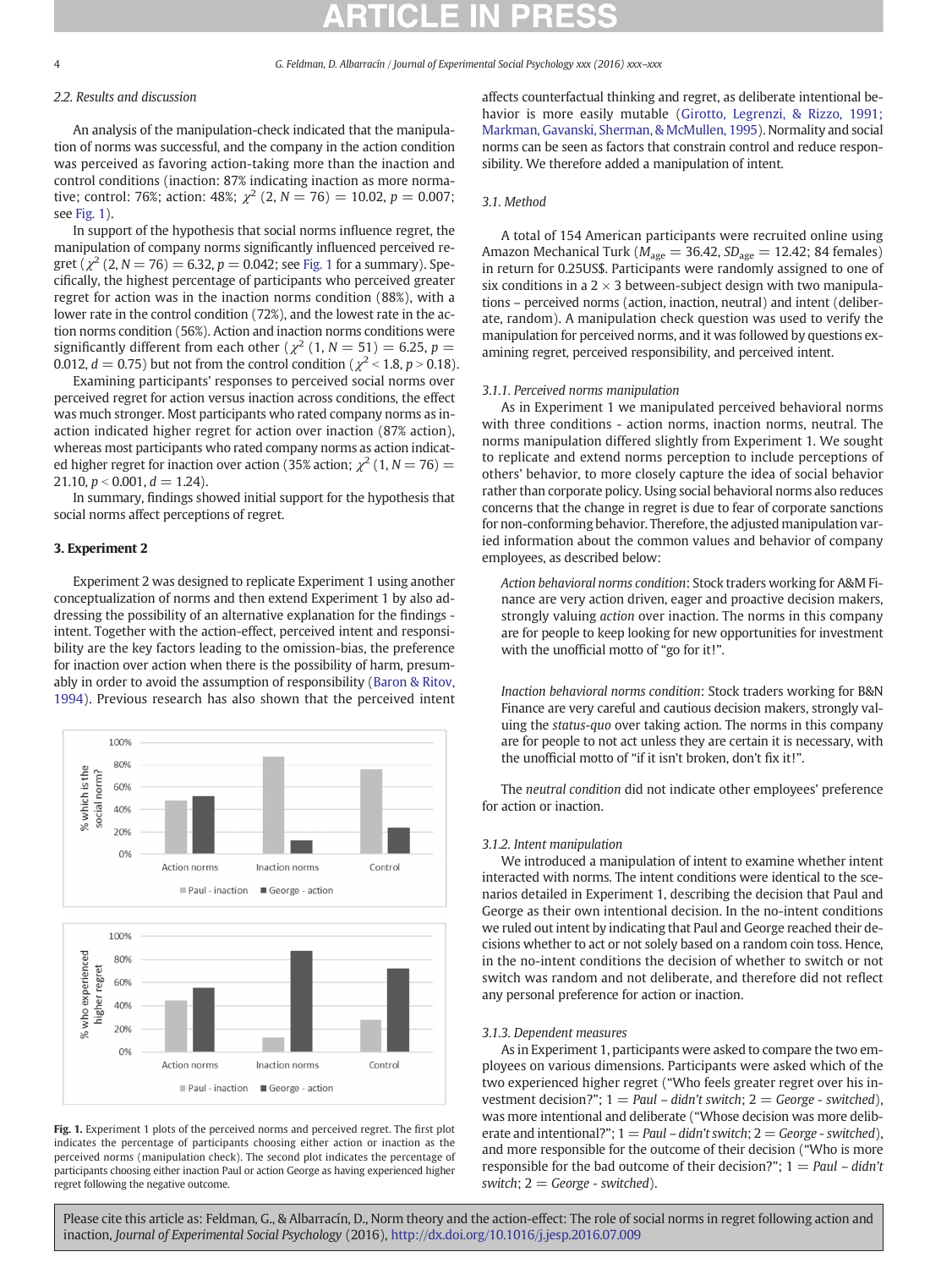### 3.2. Results and discussion

The intent manipulation had no effect on the results and did not interact with the norms manipulation. There were no significant differences between the random versus non-random conditions regarding perceptions of norms ( $\chi^2(1, 154) = 0.06$ ,  $p = .868$  ns), regret ( $\chi^2(1, 154)$ 154) = 2.84,  $p = .119$  ns), responsibility ( $\chi^2(1, 154) = 0.16$ ,  $p =$ .705 ns), or intent ( $\chi^2(1, 154) = 1.67, p = .236$  ns). Meaning, the action and norm related biases were not affected by whether the decision was made based on deliberation or was completely random. We therefore proceeded to report the results below for the entire sample regardless of the intent manipulation.

An analysis of the manipulation-check indicated that the manipulation of norms was successful (total:  $\chi^2$  (2, N = 154) = 42.86, p < 0.001; as explained above – with no effect for randomness manipulations not-random:  $\chi^2$  (2, N = 79) = 31.54, p < 0.001; random:  $\chi^2$  (2, N =  $75$ ) = 13.20,  $p = 0.001$ ; see Fig. 2), with 93.5% of participants in the inaction condition indicating inaction as the norm but only 30% of those in the action condition indicating that the inaction investment decision was the more normative behavior. In the neutral condition, which had no indication of norms, 69% indicated that the inaction decision was the norm.

The inaction norms and neutral conditions replicated the classic Kahneman and Tversky action-effect in which most participants rated higher regret for taking action (inaction: 87%; neutral: 70.7%). But, shifting the norms to action affected the classic Kahneman and Tversky action-effect with significantly lower percentage of participants indicating higher regret for action (48%;  $\chi^2$  (2, N = 154) = 17.03, p < 0.001; see Fig. 2). Action and inaction norms conditions were significantly different from each other ( $\chi^2$  (1, N = 96) = 16.36, p < 0.001, d = 0.91) and from the control condition (action versus control:  $\chi^2$  (1, N = 108) = 5.77,  $p = 0.016$ ,  $d = 0.48$ ; inaction versus control:  $\chi^2$  (1, N = 104) = 3.95,  $p = 0.047$ ,  $d = 0.40$ ).

The effect was stronger when directly examining participants' rated social norms with perceived regret. Most participants that rated company norms were for inaction rated higher regret for action over inaction (84% action), whereas most participants that rated company norms were for action rated higher regret for inaction over action (41% action;  $\chi^2$  (1, N = 154) = 29.81, p < 0.001, d = 0.98).

The manipulation of norms did not affect perceived responsibility  $(\chi^2 (2, N = 154) = 2.39, p = .303 \text{ ns})$  or perceived intent  $(\chi^2 (2, N = 154))$  $N = 154$ ) = 2.01,  $p = .366$  ns). Examining intent across all conditions, in accordance with findings from the omission bias literature, a higher percentage of participants perceived actions as more intentional than inactions (65.6%) and a higher percentage of participant perceived acting agents as more responsible for the outcome of the investment (77.3%). Therefore, we conclude that the impact of social norms normality over the action-effect was not due to differences in perceptions of intent.

### 4. Experiment 3

Experiment 3 was designed to replicate and extend Experiments 1 and 2 in several ways. First, we used a between-subject design separating action from inaction rather than an action-inaction comparison. Second, we manipulated society norms rather than institutional norms, to examine the generalizability of the findings to society more broadly. Finally, we made an adjustment to the investment scenario so that the decision was taken by the self, rather than by others.

### 4.1. Method

A total of 122 American participants were recruited online using Amazon Mechanical Turk in return for 0.25US\$. Seven of the participants failed comprehension checks in the scenario for the social norms manipulation and were therefore excluded leaving a sample of









Fig. 2. Experiment 2 plots of the manipulation check and perceived regret. The first two plots indicate the percentage of participants choosing either action or inaction as the perceived norms. The third and fourth plots indicate the percentage of participants choosing either inaction Paul or action George as having experienced higher regret following the negative outcome. "Not random" indicates that the decision was made by George and Paul, and "Random coin toss" indicates that the decision was made based on a random coin toss.

116 ( $M_{\text{age}} = 34.32$ ,  $SD_{\text{age}} = 11.76$ ; 44 females), although removing these participants did not significantly affect the results (see full sample results in the supplementary). Participants were randomly assigned to one of four conditions in a 2  $\times$  2 between-subject design manipulating social norms (action versus inaction) and the investment decision (action versus inaction).

Participants were first presented with a hypothetical society either driven by action or by inaction social norms:

Action social norms condition: Imagine a society that is mostly driven by action. Most, if not all, of the people living in this society are very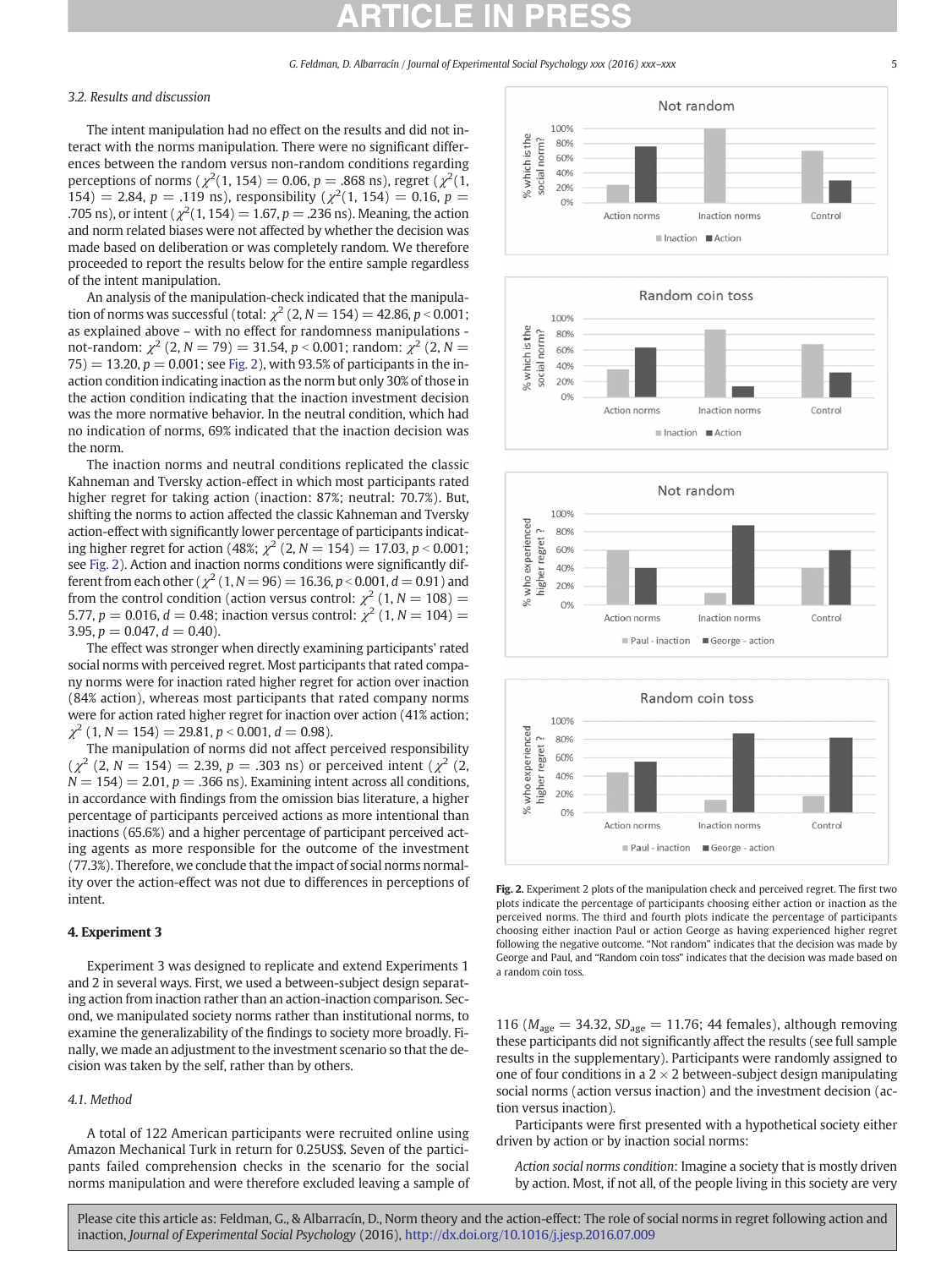proactive and action oriented, strongly valuing action over inaction. The norms in this society are for people to keep busy and minimize idle time.

Inaction social norms condition: Imagine a society that is mostly driven by inaction. Most, if not all, of the people living in this society are very passive and oriented towards inaction, strongly valuing the status-quo over taking action. The norms in this society are for people to refrain from action and maximize idle time.

The description was followed by comprehension checks to make sure the scenario was understood. Next, participants were asked to imagine that they were members of the described society and were then presented with an investment scenario. Participants were presented with either the action or the inaction in a between-subject design. The scenarios were:

Action decision condition: You have recently inherited 1,000,000US\$ which were already invested in the stocks of company Y. Credible reports indicated that the stock of a different company, company X, shows greater promise and potential for earnings. You have taken action and changed the investment from company Y to company X. At the end of the year you realize that you would have been better off by 200,000US\$ had you not made the switch in investment.

Inaction decision condition: You have recently inherited 1,000,000US\$ which were already invested in the stocks of company X. Credible reports indicated that the stock of a different company, company Z, shows greater promise and potential for earnings. However, you have not taken action and left the investment in company X instead of shifting the investment to company Z. At the end of the year you realize that you would have been better off by 200,000US\$ had you decided to make the switch in investment.

Participants then answered regarding perceptions of regret ("in such a society, how likely are you to feel regret over your behavior in this situation?") on a seven-item scale ( $0 = Not$  at all;  $6 = Very$  much).

### 4.2. Results and discussion

Means, standard deviations, and Cohen d are detailed in Table 1 and the findings are plotted in Fig. 3.

Replicating the findings from Experiments 1 and 2, a two-way ANOVA revealed that the social norms manipulation significantly moderated these effects and the interaction between the two manipulations was positive (F(1, 112) = 36.98, p < 0.001,  $\eta_{\rm p}^2 = 0.25$ , d = 1.15). In the society with the inaction social norms, the decision to switch (action) was perceived as higher regret ( $t(38.72) = 7.26$ ,  $p < 0.001$ ;  $d = 1.89$ ), whereas in the action social norms society the regret for action decision was perceived marginally lower than the inaction decision ( $t(56.26)$  = 1.68,  $p = 0.098$ ;  $d = -0.43$ ).

Examining main effects, compared to inactions (decision not to switch), actions (decision to switch) leading to a negative outcome were attributed higher regret (action:  $N = 58$ ,  $M = 4.74$ ,  $SD = 1.68$ ;

| Table 1                                                           |  |
|-------------------------------------------------------------------|--|
| Experiment 3: Means and standard deviations for perceived regret. |  |

|                  |                                   | Action decision Inaction decision Cohen d Total |         |                   |
|------------------|-----------------------------------|-------------------------------------------------|---------|-------------------|
| Action society   | 4.16 (1.95) [32] 4.89 (1.42) [28] |                                                 | $-0.43$ | 4.50 (1.75) [60]  |
| Inaction society | 5.46 (0.86) [26] 2.30 (2.20) [30] |                                                 | 1.89    | $3.77(2.33)$ [56] |
| Cohen d          | $-0.86$                           | 140                                             |         | 0.35              |
| Total            | 4.74 (1.68) [58] 4.55 (2.26) [58] |                                                 | 0.60    | 4.15 (2.07) [116] |

Note. Parentheses indicate standard deviation. Brackets indicate the number of participants.



Fig. 3. Experiment 3 plot of perceived regret ( $0 = Not$  at all;  $6 = Very$  much). Error bars indicate standard error.

inaction:  $N = 58$ ,  $M = 3.55$ ,  $SD = 2.26$ ;  $d = 0.60$ ;  $F(1, 112) = 14.31$ ,  $p < 0.001$ ;  $\eta_{\rm p}^2 = 0.11$ ).

### 5. Experiment 4

Experiment 4 was designed to replicate and extend Experiments 1– 3 in several ways. First, we examined the role of decision justifiability and perceived sanctions for social norms over the action-effect (explained in detail below). Second, we adjusted the norms manipulation to family norms to examine social norms for close others in society rather than workplace norms (Experiments 1 and 2) or society norms more broadly (Experiment 3). Lastly, we aimed for a large sample and high power (0.99).

Decision Justifiability Theory (DJT; [Connolly & Zeelenberg, 2002](#page-8-0)) argues that people tend to experience higher regret when decisions are not justifiable, and it is possible that social norms affect the perceived justifiability of action and inaction. Using DJT arguments, social norms for action may cause inaction to seem less justifiable and more regrettable, whereas social norms for inaction might make action less justifiable and more regrettable, offering an explanation for the effect found. We therefore added a measure of justifiability for action and inaction.

Social norms may affect regret through perceptions of approval and sanctions (injunctive norms) or by means of setting the interpretive frame for what is the normative behavioral norm (descriptive norms) [\(Cialdini, 2003; Morris, Hong, Chiu, & Liu, 2015](#page-8-0)). It is possible that our manipulation of social norms affected regret because non-conforming agents were expected to receive stronger sanctions by the company (Experiment 1), others in the company (Experiment 2), or society (Experiment 3). In Experiment 4 we aimed to examine the more conservative descriptive norms, by making the decision of whether to switch the investment or not private, thereby eliminating the possibility of sanctions due to non-conformity. We expected that social norms would affect regret for action and inaction even when the decision is private.

#### 5.1. Method

A total of 329 American participants were recruited online using Amazon Mechanical Turk in return for 0.35US\$ ( $M_{\text{age}} = 39.97$ ,  $SD<sub>age</sub> = 12.70$ ; 178 females, 12 unreported). Participants were randomly assigned to one of three conditions manipulating family social norms (action, inaction, and control). As in Experiments 1–3 participants were presented with the classic [Kahneman and Tversky \(1982\)](#page-8-0) investment scenario adjusted for a manipulation of norms. The norms manipulation differed from previous experiments in that inaction-Paul and action-George were from the same family and the description of the family norms varied between conditions, as described below:

Action family norms condition: Paul and George are cousins who grew up in a family that values action. Most, if not all, of the family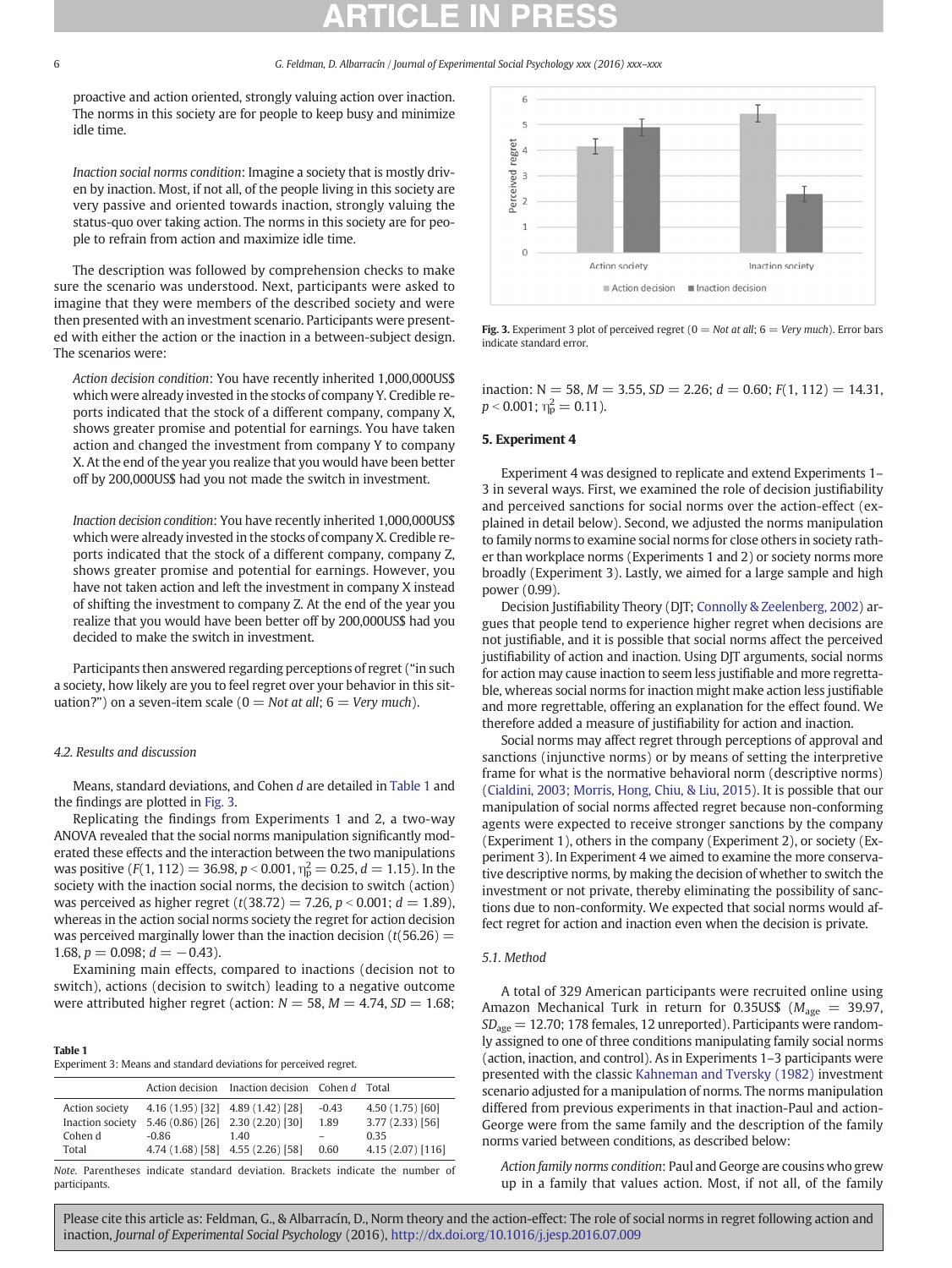members are very proactive and action-oriented, strongly valuing taking action over inaction. The norms in this family are for family members to keep busy and minimize idle time.

Inaction family norms condition: Paul and George are cousins who grew up in a family that values inaction. Most, if not all, of the family members are very passive and oriented towards inaction, strongly valuing the status-quo over taking action. The norms in this family are for family members to refrain from unnecessary action and maximize idle time.

Control condition: Paul and George are cousins who grew up in the same family.

At the end of the description, we also added the following to indicate the decision to switch or not was private:

Paul and George's investment decisions are private, but the outcomes are public. Meaning, that the family never knows of the investment decisions made at any time, and Paul and George do not know of each other's decisions, but everyone in the family knows about the outcomes of both investment decisions.

Participants answered six comprehension questions before proceeding to the next page, and two of these questions verified that participants understood that the decision whether to switch or not was private and that only the outcome was known ("Paul and George's investment decision regarding whether to switch the investment or not are..." and "The outcomes of Paul and George's investment decision are..." with a validated choice between Private/Public/We don't know).

Participants then proceeded to rate perceived justification for Paul and George's decisions – "Paul's decision not to switch the investment is well justified" and "George's decision to switch the investment is well justified" (1 = Strongly disagree; 7 = Strongly agree), perceived family normative decision as the manipulation check – "Whose decision is probably more common in Paul and George's family?", and perceived regret – "In your opinion, who feels greater regret over his investment decision" (1 = Definitely Paul's decision not to switch;  $6=$  Definitely George's decision to switch).

#### 5.2. Results and discussion

Means and standard deviations for all conditions with one-way ANOVA analyses results are detailed in Table 2 and plotted in Fig. 4. Comparisons between the conditions with Cohen d effect size are detailed in [Table 3](#page-7-0).

The manipulation of norms was successful  $(F(2, 326) = 173.59,$  $p$  < 0.001,  $\eta_{\rm p}^2 =$  0.52), and norms affected perceived regret (F(2, 326) = 9.11,  $p < 0.001$ ,  $\eta_{\rm p}^2 = 0.05$ ). Participants rated perceived regret for action over inaction in the action norms condition as lower than the control condition ( $M_{\text{diff}} = -0.47$ ,  $p < 0.001$ ,  $d = -0.36$ , CI  $[-0.90, -0.05]$  and the inaction condition ( $M_{\text{diff}} = -0.74$ ,  $p < 0.001$ ,  $d = -0.56$ , CI [ $-1.16$ ,  $-0.32$ ]), but the differences in regret between



Fig. 4. Experiment 4 plot of perceived regret for action over inaction ( $1 =$  higher regret for inaction;  $6 =$  higher regret for action). Error bars indicate standard error.

the inaction and control condition were not significant ( $M_{\text{diff}} = 21$ ,  $p = 0.404$ ,  $d = 0.21$ , CI [-0.16, 0.68]). The norm manipulation did not significantly affect perceived justification for action ( $F(2, 326) =$ 1.83,  $p = .162$  ns,  $\eta_p^2 = 0.01$ ; comparisons  $d < 0.24$ ) or inaction (F(2, 326) = 0.93, p = .394 ns,  $\eta_{\rm p}^2$  = 0.01; comparisons d < 0.07).

Experiment 4 replicated the findings in Experiment 1–3, using a manipulation of family social norms and affecting regret over a private decision. The experiment demonstrated the generalizability of the effect to descriptive norms without possible social sanctions. Justifications for action and inaction were not affected by social norms.

#### 6. General discussion

This research examined the role of perceived social norms for the classic [Kahneman and Tversky \(1982\)](#page-8-0) action-effect. In the action-effect, negative outcomes resulting from action are regretted more than the same negative outcomes resulting from inactions. [Kahneman and](#page-8-0) [Miller's \(1986\)](#page-8-0) norm theory postulated that the action-effect can be explained by normality, meaning that actions are more abnormal than inactions and therefore more mutable, eliciting counterfactual thinking of what could have been and therefore higher regret. According to this theory, if normality would change such that actions would be perceived as more normal, then the action-effect may be weakened or even reversed. Our findings are in support of norm theory's theoretical arguments and are summarized in [Table 4](#page-7-0). A manipulation of social norms showed that the action-effect with higher perceived regret for action than for inaction occurred when norms were for inaction, but when norms were for taking action the action-effect was significantly weakened (Experiments 1 and 4) and even reversed (Experiments 2 and 3). Social norms were examined by a number of different ways, either as corporate set norms (Experiment 1), coworkers' behavior (Experiment 2), family norms (Experiment 4), or as norms for society as a whole (Experiment 3). The action-effect was examined either using the classic [Kahneman and Tversky \(1982\)](#page-8-0) paradigm comparing action and

#### Table 2

Experiment 4: Means and standard deviation for all conditions and variables.

|                |     | Action-inaction norms |           | Inaction justification |           | Action justification |      | Regret    |      |
|----------------|-----|-----------------------|-----------|------------------------|-----------|----------------------|------|-----------|------|
| Condition      |     | Μ                     | <b>SD</b> | Μ                      | <b>SD</b> | Μ                    | SD   | M         | SD   |
| Action norms   | 110 | 4.65                  | 1.06      | 4.05                   | .24       | 3.98                 | 1.31 | 3.60      | 1.40 |
| Inaction norms | 110 | 1.94                  | 1.16      | 3.89                   | 1.42      | 3.65                 | 1.40 | 4.34      | 1.26 |
| Control        | 109 | 3.25                  | 1.02      | 4.13                   | 1.26      | 3.89                 | 1.20 | 4.07      | 1.22 |
|                |     | 173.59***             |           | 0.93                   |           | 1.83                 |      | $9.11***$ |      |
| $\eta_n^2$     |     | 0.52                  |           | 0.01                   |           | 0.01                 |      | 0.05      |      |

Note: \*\*\*  $p < 0.001$ ; \*\*.  $p < 0.01$ ; \*.  $p < 0.05$ .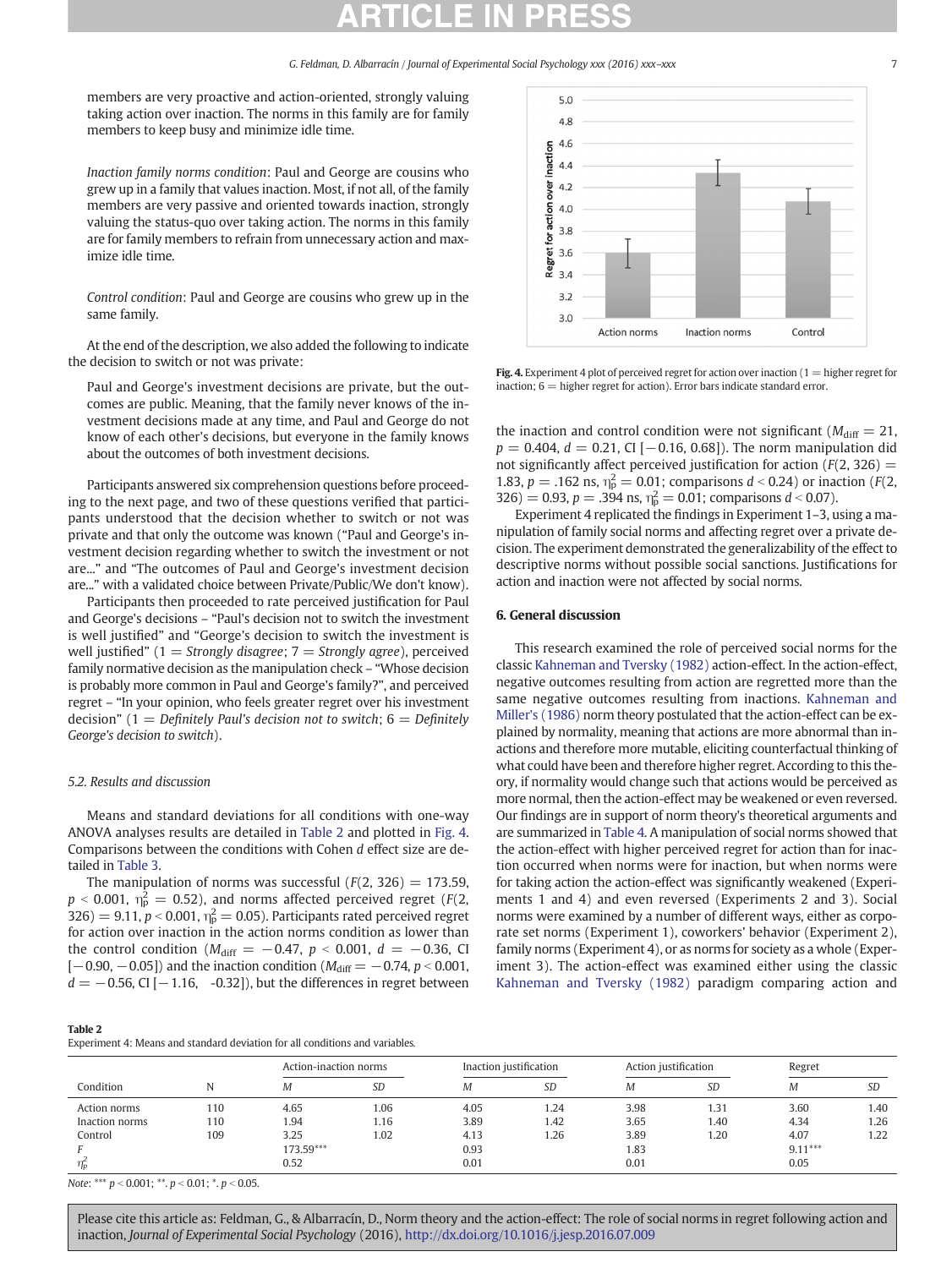#### <span id="page-7-0"></span>8 G. Feldman, D. Albarracín / Journal of Experimental Social Psychology xxx (2016) xxx–xxx

#### Table 3

Experiment 4: Comparisons between conditions on justification and regret.

|                        | Action-inaction                |         | Action-control             |         | Inaction-control               |         |
|------------------------|--------------------------------|---------|----------------------------|---------|--------------------------------|---------|
|                        | Diff                           |         | Diff                       |         | Diff                           |         |
| Manipulation check     | $2.72***$<br>[2.37, 3.07]      | 2.46    | $1.41***$<br>[1.05, 1.76]  | 1.36    | $-1.31***$<br>$[-1.66, -0.96]$ | $-1.21$ |
| Inaction justification | 0.15<br>$[-0.27, 0.58]$        | 0.12    | $-0.08$<br>$[-0.51, 0.34]$ | $-0.07$ | $-0.24$<br>$[-0.66, 0.19]$     | $-0.18$ |
| Action justification   | 0.53<br>$[-0.10, 0.75]$        | 0.24    | 0.09<br>$[-0.33, 0.52]$    | 0.07    | $-0.24$<br>$[-0.66, 0.19]$     | $-0.18$ |
| Regret                 | $-0.74***$<br>$[-1.16, -0.32]$ | $-0.56$ | $-0.47*$<br>$-0.90, -0.05$ | $-0.36$ | 0.26<br>$-0.16, 0.68$          | 0.21    |

Note: \*\*\*  $p < 0.001$ ; \*.  $p < 0.01$ ; \*. p  $< 0.05$ . Diff indicates mean difference; d stands for Cohen's d. Brackets indicate 95% confidence intervals. Comparisons are using Bonferroni post-hoc tests.

inaction in the same scenario (Experiments 1, 2, and 4), or by manipulating action and inaction in a between-subject design (Experiment 3).

These findings contribute to the extant literature on the action-effect. Action-effect has long been considered one of the most replicated finding in the regret literature [\(Gilovich & Medvec, 1995\)](#page-8-0), and the control conditions in Experiments 1, 2, and 4 replicated the action-effect that most people perceived regret for action as higher than regret for inaction. In the last two decades, studies revealed various factors which moderate the action-effect, such as temporal distance ([Gilovich &](#page-8-0) [Medvec, 1994, 1995\)](#page-8-0), or individual differences ([Roese et al., 1999](#page-9-0)), and our findings highlight perceived social norms as one such factor.

Our findings also contribute to the understanding of action-effect in regards to the theoretical arguments made by norm theory [\(Kahneman](#page-8-0) [& Miller, 1986\)](#page-8-0). Norm theory refers to the higher mutability of abnormal compared to normal events leading to higher regret for abnormal behaviors, yet normality can be either in terms of past behavior, situational or role expectations, or social norms. Norm theory and related literature have not clearly linked between the different normality categories and the action-effect, vaguely referring to actions being more abnormal than inaction. Previous attempts examining normality for the action-effect have shown mixed results with some studies finding no effect [\(Baron & Ritov, 1994, 2004; Reb & Connolly, 2010; Ritov & Baron,](#page-8-0) [1992](#page-8-0)), some studies finding an effect through indirect proxies (prior outcomes; [Zeelenberg et al., 2002\)](#page-9-0), and some cross-cultural studies suggestive of some differences in regret between cultures that differ on action-inaction norms ([Chen et al., 2006; Komiya et al., 2013](#page-8-0)). Importantly, these studies examined normality in different ways referring to different normality categories, which may partially explain the inconsistencies. We therefore recognized the need to evaluate and discuss findings on norm theory and the action-effect based on the type of normality assessed. We also identified that the findings regarding normality in terms of social norms have so far been inconsistent. We therefore set out to directly examine the implications of social norms normality for the action-effect, and our findings consistently showed that social norms do indeed matter.

#### 6.1. How social norms affect regret

We found consistent support for the social norms as moderating the action-effect. According to norm theory this effect is caused by actions being perceived as less normal, and it is the higher mutability of unusual action behavior compared to normative inaction behavior which leads to stronger counterfactual thinking resulting in higher regret for action. Decision Justifiability Theory (DJT; [Connolly & Zeelenberg, 2002](#page-8-0)) offers a complementary explanation for the action-effect focusing on justifiability, meaning that actions are less justifiable than inactions when outcomes are negative, and are therefore regretted more. Social norms, therefore, may affect the justifiability of actions and inactions, thereby affecting regret. In Experiment 4 we tested DJT by measuring action and inaction justifiability but found no support for a shift in justifiability as a result of the changing norms.

Social norms can be categorized into injunctive norms and descriptive norms [\(Cialdini, 2003\)](#page-8-0). Injunctive norms capture perceptions of what is socially acceptable, whereas descriptive norms are about perceptions of the behaviors usually performed by others. Regret for action and inaction may be affected by both, so that those who deviate from social norms regret their choices because they worry that others would disapprove or sanction them (injunctive) or they may regret their choices because their choices were different than that of others (descriptive) [\(Morris et al., 2015\)](#page-8-0). In Experiment 4 we specifically targeted descriptive norms and found that the impact of social norms over the action-effect replicated even when the decision whether to act or not was private, meaning that regret is most likely not due to fear of sanctions or disapproval over the decision made. Therefore, both types of social norms can affect regret, and we expect that the change in regret would be strongest when there is a change in both injunctive and descriptive norms [\(Cialdini, 2003\)](#page-8-0).

#### 6.2. Implications and future directions

Norm theory assumptions regarding the action-effect were that in the decision between switching (action) and not switching (inaction) an investment the normal behavior would be not to switch (inaction). In Experiments 1 and 2, 76% and 69% of the participants in the control condition perceived inaction to be the norm, respectively. These descriptive findings support the norm theory assumptions, yet raise an interesting question as to why the social norms in the investment scenario are for inaction. Interestingly, recent findings in the action-inaction values literature argue for the opposite, suggesting that the broad norms in society are to take action, even more so in the west ([Ireland,](#page-8-0)

|--|--|

Summary of studies and main findings.

| N   | Manipulation              | Inaction norms              | Control             | Action norms                    | Effect size d | Contribution                                |
|-----|---------------------------|-----------------------------|---------------------|---------------------------------|---------------|---------------------------------------------|
| 76  | Company policy norms      | 88% <sup>a</sup>            | $72\%$ <sup>a</sup> | $56%$ <sup><math>3</math></sup> | 0.75          | Baseline effect                             |
| 154 | Coworkers' behavior norms | $87%$ <sup>a</sup>          | 70.7% <sup>a</sup>  | $48\%$ <sup>a</sup>             | 0.91          | Direct replication; intent manipulation     |
| 16  | 1: Society norms          | Regret: $action$ > inaction |                     | Regret: inaction > action       | 1.15          | Conceptual replication; Action-inaction     |
|     | 2: Action-inaction        |                             |                     |                                 |               | manipulation                                |
| 329 | Family norms              | 4.34(1.26)                  | 4.07(1.22)          | 3.60(1.40)                      | 0.56          | Descriptive norms; Addressing justification |
|     |                           |                             |                     |                                 |               |                                             |

Note: <sup>a</sup>value indicates the percent of people who perceived higher regret for action than for inaction; \*\*\*  $p < 0.001$ ; \*.  $p < 0.01$ ; \*.  $p < 0.05$ . Effect size d is calculated as contrasts between action versus inaction (Experiment 1,2, and 4) or the interaction (Experiment 3), and is converted from chi-square and  $\eta_p^2$  values.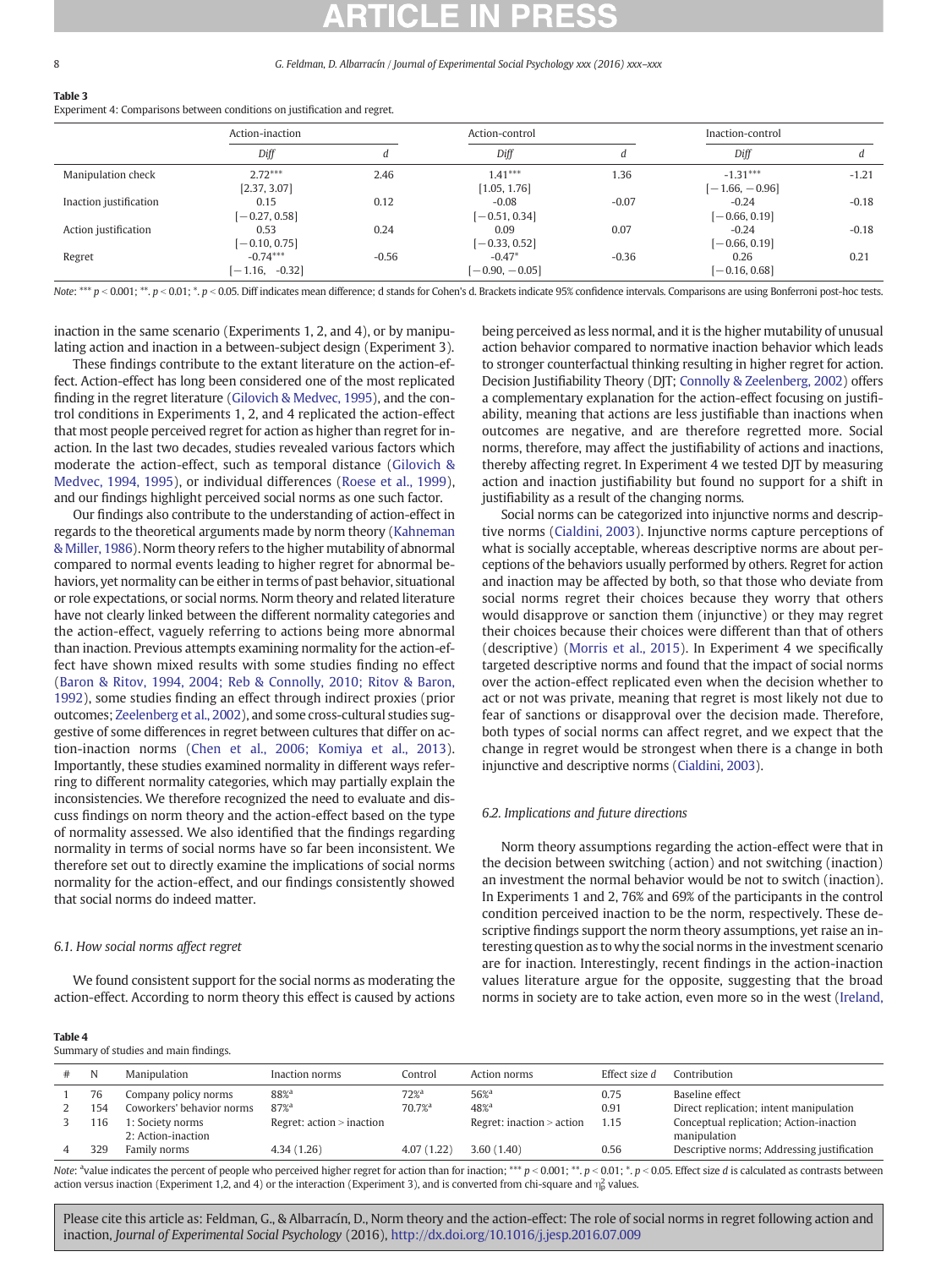<span id="page-8-0"></span>Hepler, Li, & Albarracín, 2015; Levine & Norenzayan, 1999; Zell et al., 2013). The inaction norms in the action-effect investment scenario in an action driven society may reflect a cognitive bias. Meaning, that the mere presentation of the negative outcomes in the investment scenario shifts perceived norms from action to inaction.

The action-effect has mainly focused on negative outcomes, but it has been shown that the action-effect also extends to positive outcomes and feelings of elation, meaning that positive outcomes are more enjoyable when they are a result of actions compared to inactions (Landman, 1987). While it may seem that the same norm theory assumptions and arguments would extend to positive outcomes, we are not aware of studies examining the effects of normality for the action-effect for positive feelings in the context of positive outcomes. Some of the previous research has shown that some moderators do not moderate regret and elation in the same way ([van Dijk & van der Pligt, 1997\)](#page-9-0) and recent findings found asymmetries between positive and negative outcomes on the omission-bias (Bostyn & Roets, 2016). It is possible that the effect of perceived social norms over positive outcomes would be different, as well as the way by which social norms affect processing of actions and inaction in that situation.

We found that social norms matter, and we can therefore expect that different cultures with different values and attitudes towards action and inaction would show differences in the action-effect. Cross-cultural studies of action and inaction values revealed significant differences between countries in action-inaction related attitudes, especially showing a contrast between east and west ([Zell et al., 2013\)](#page-9-0). Several studies have shown consistency in counterfactual thinking and regret across cultures (Gilovich et al., 2003), which could be interpreted as consistency in the action-effect, yet other follow-up studies have revealed some cultural differences between Americans and Chinese (Chen et al., 2006) and between Americans and Japanese (Komiya et al., 2013), which suggests that social norms do play a role. The impact of social norms may extend beyond action-inaction norms to other cultural aspects, such as whether a behavior is thought of as mainly intended for the self (e.g., individualism) or for others (e.g., collectivism, power distance), or time-related beliefs and values (e.g., long-term orientation).

The classic action-effect investment scenario by Kahneman and Tversky (1982) asked participants to evaluate and compare others' feelings of regret, making a dichotomous choice about who experiences higher regret between an action actor and an inaction actor. Over the years, many adjustments to this scenario have been proposed and tested, and while the action-effect has been shown to replicate well, research has identified several methodological moderators that impact the strength of the effect. Experiments 1 and 2 used the original experimental stimuli to establish social norms as a moderator, yet in Experiment 3 we adjusted the experimental paradigm to address many of the possible moderators. Experiment 3 used a between-subject design for action and inaction to address comparisons to address possible concerns of weaker effects in between-subject designs [\(Zhang, Walsh, &](#page-9-0) [Bonnefon, 2005](#page-9-0)), and the scenario was adjusted to be about the self rather than about others to address possible actor-observer biases (Hsee & Weber, 1997; Malle, 2006). In Experiments 3 and 4 we also changed the traditional dichotomous choice to a scale. The consistent findings across the four experiments with moderate to strong effect size show support for the generalizability of findings across experimental designs. However, we note that the effect size could vary as a result of design, and future research should take these possible moderators into account in designing follow-up studies.

#### 7. Conclusion

The widely replicated classic action-effect posits that negative outcomes resulting from action are regretted more than when resulting from inaction (Kahneman & Tversky, 1982). But, social norms matter. Building on the theoretical arguments made by norm theory (Kahneman & Miller, 1986), our findings from four experiments clearly show that the action-effect is strongest when social norms are for inaction, but is weakened and even reversed when social norms are for action.

#### Appendix A. Supplementary data

Supplementary data to this article can be found online at [http://dx.](doi:10.1016/j.jesp.2016.07.009) [doi.org/10.1016/j.jesp.2016.07.009.](doi:10.1016/j.jesp.2016.07.009)

### References

- Anderson, C. J. (2003). [The psychology of doing nothing: Forms of decision avoidance re](http://refhub.elsevier.com/S0022-1031(16)30101-9/rf0005)[sult from reason and emotion.](http://refhub.elsevier.com/S0022-1031(16)30101-9/rf0005) Psychological Bulletin, 129(1), 139.
- Bar-Eli, M., Azar, O. H., Ritov, I., Keidar-Levin, Y., & Schein, G. (2007). [Action bias among](http://refhub.elsevier.com/S0022-1031(16)30101-9/rf0010) [elite soccer goalkeepers: The case of penalty kicks.](http://refhub.elsevier.com/S0022-1031(16)30101-9/rf0010) Journal of Economic Psychology, 28[\(5\), 606](http://refhub.elsevier.com/S0022-1031(16)30101-9/rf0010)–621.
- Baron, J., & Ritov, I. (1994). [Reference points and omission bias.](http://refhub.elsevier.com/S0022-1031(16)30101-9/rf0015) Organizational Behavior [and Human Decision Processes](http://refhub.elsevier.com/S0022-1031(16)30101-9/rf0015), 59(3), 475–498.
- Baron, J., & Ritov, I. (2004). [Omission bias, individual differences, and normality.](http://refhub.elsevier.com/S0022-1031(16)30101-9/rf0020) [Organizational Behavior and Human Decision Processes](http://refhub.elsevier.com/S0022-1031(16)30101-9/rf0020), 94(2), 74–85.
- Bonnefon, J. F., & Zhang, J. (2008). [The intensity of recent and distant life regrets: An inte](http://refhub.elsevier.com/S0022-1031(16)30101-9/rf0025)[grated model and a large scale survey.](http://refhub.elsevier.com/S0022-1031(16)30101-9/rf0025) Applied Cognitive Psychology, 22(5), 653–662.
- Bostyn, D. H., & Roets, A. (2016). [The morality of action: The asymmetry between judg](http://refhub.elsevier.com/S0022-1031(16)30101-9/rf0030)[ments of praise and blame in the action](http://refhub.elsevier.com/S0022-1031(16)30101-9/rf0030)–omission effect. Journal of Experimental [Social Psychology](http://refhub.elsevier.com/S0022-1031(16)30101-9/rf0030), 63, 19–25.
- Chen, J., Chiu, C. Y., Roese, N. J., Tam, K. P., & Lau, I. Y. M. (2006). [Culture and counterfac](http://refhub.elsevier.com/S0022-1031(16)30101-9/rf0035)[tuals on the importance of life domains.](http://refhub.elsevier.com/S0022-1031(16)30101-9/rf0035) Journal of Cross-Cultural Psychology, 37(1), 75–[84.](http://refhub.elsevier.com/S0022-1031(16)30101-9/rf0035)
- Cialdini, R. B. (2003). [Crafting normative messages to protect the environment.](http://refhub.elsevier.com/S0022-1031(16)30101-9/rf0040) Current [Directions in Psychological Science](http://refhub.elsevier.com/S0022-1031(16)30101-9/rf0040), 12(4), 105–109.
- Connolly, T., & Zeelenberg, M. (2002). [Regret in decision making.](http://refhub.elsevier.com/S0022-1031(16)30101-9/rf0045) Current Directions in [Psychological Science](http://refhub.elsevier.com/S0022-1031(16)30101-9/rf0045), 11(6), 212–216.
- Connolly, T., Ordonez, L. D., & Coughlan, R. (1997). [Regret and responsibility in the eval](http://refhub.elsevier.com/S0022-1031(16)30101-9/rf0050)uation of decision outcomes. [Organizational Behavior and Human Decision Processes](http://refhub.elsevier.com/S0022-1031(16)30101-9/rf0050), 70[\(1\), 73](http://refhub.elsevier.com/S0022-1031(16)30101-9/rf0050)–85.
- Gilovich, T., & Medvec, V. H. (1994). [The temporal pattern to the experience of regret.](http://refhub.elsevier.com/S0022-1031(16)30101-9/rf0055) [Journal of Personality and Social Psychology](http://refhub.elsevier.com/S0022-1031(16)30101-9/rf0055), 67(3), 357.
- Gilovich, T., & Medvec, V. H. (1995). [The experience of regret: What, when, and why.](http://refhub.elsevier.com/S0022-1031(16)30101-9/rf0060) [Psychological Review](http://refhub.elsevier.com/S0022-1031(16)30101-9/rf0060), 102(2), 379.
- Gilovich, T., Medvec, V. H., & Chen, S. (1995). [Commission, omission, and dissonance re](http://refhub.elsevier.com/S0022-1031(16)30101-9/rf0065)[duction: Coping with regret in the](http://refhub.elsevier.com/S0022-1031(16)30101-9/rf0065)" Monty hall" problem. Personality and Social [Psychology Bulletin](http://refhub.elsevier.com/S0022-1031(16)30101-9/rf0065), 21(2), 182–190.
- Gilovich, T., Medvec, V. H., & Kahneman, D. (1998). [Varieties of regret: A debate and par](http://refhub.elsevier.com/S0022-1031(16)30101-9/rf0070)tial resolution. [Psychological Review](http://refhub.elsevier.com/S0022-1031(16)30101-9/rf0070), 105(3), 602.
- Gilovich, T., Wang, R. F., Regan, D., & Nishina, S. (2003). [Regrets of action and inaction](http://refhub.elsevier.com/S0022-1031(16)30101-9/rf0075) across cultures. [Journal of Cross-Cultural Psychology](http://refhub.elsevier.com/S0022-1031(16)30101-9/rf0075), 34(1), 61–71.
- Girotto, V., Legrenzi, P., & Rizzo, A. (1991). [Event controllability in counterfactual thinking.](http://refhub.elsevier.com/S0022-1031(16)30101-9/rf0080) [Acta Psychologica](http://refhub.elsevier.com/S0022-1031(16)30101-9/rf0080), 78(1–3), 111–133.
- Hsee, C. K., & Weber, E. U. (1997). [A fundamental prediction error: Self](http://refhub.elsevier.com/S0022-1031(16)30101-9/rf0085)–others discrepancies in risk preference. [Journal of Experimental Psychology: General](http://refhub.elsevier.com/S0022-1031(16)30101-9/rf0085), 126(1), 45.
- Inman, J. J., Dyer, J. S., & Jia, J. (1997). [A generalized utility model of disappointment and](http://refhub.elsevier.com/S0022-1031(16)30101-9/rf0090) [regret effects on post-choice valuation.](http://refhub.elsevier.com/S0022-1031(16)30101-9/rf0090) Marketing Science, 16(2), 97-111
- Ireland, M. E., Hepler, J., Li, H., & Albarracín, D. (2015). [Neuroticism and attitudes toward](http://refhub.elsevier.com/S0022-1031(16)30101-9/rf0095) [action in 19 countries.](http://refhub.elsevier.com/S0022-1031(16)30101-9/rf0095) Journal of Personality, 83(3), 243–250. Kahneman, D. (1995). [Varieties of counterfactual thinking.](http://refhub.elsevier.com/S0022-1031(16)30101-9/rf0100)
- Kahneman, D., & Miller, D. T. (1986). [Norm theory: Comparing reality to its alternatives.](http://refhub.elsevier.com/S0022-1031(16)30101-9/rf0105) [Psychological Review](http://refhub.elsevier.com/S0022-1031(16)30101-9/rf0105), 93(2), 136.
- Kahneman, D., & Tversky, A. (1982). [The psychology of preferences.](http://refhub.elsevier.com/S0022-1031(16)30101-9/rf0110) Scientific American. Komiya, A., Watabe, M., Miyamoto, Y., & Kusumi, T. (2013). [Cultural differences in the ac-](http://refhub.elsevier.com/S0022-1031(16)30101-9/rf0115)
- tion effect. [Social Cognition](http://refhub.elsevier.com/S0022-1031(16)30101-9/rf0115), 31(5), 562. Koonce, L., Miller, J., & Winchel, J. (2015). [The effects of norms on investor reactions to de-](http://refhub.elsevier.com/S0022-1031(16)30101-9/rf0120)
- rivative use. [Contemporary Accounting Research](http://refhub.elsevier.com/S0022-1031(16)30101-9/rf0120), 32(4), 1529–1554.
- Landman, J. (1987). [Regret and elation following action and inaction affective responses](http://refhub.elsevier.com/S0022-1031(16)30101-9/rf0125) to positive versus negative outcomes. [Personality and Social Psychology Bulletin](http://refhub.elsevier.com/S0022-1031(16)30101-9/rf0125), 13[\(4\), 524](http://refhub.elsevier.com/S0022-1031(16)30101-9/rf0125)–536.
- Levine, R. V., & Norenzayan, A. (1999). [The pace of life in 31 countries.](http://refhub.elsevier.com/S0022-1031(16)30101-9/rf0130) Journal of Cross-[Cultural Psychology](http://refhub.elsevier.com/S0022-1031(16)30101-9/rf0130), 30(2), 178–205.
- Malle, B. F. (2006). [The actor-observer asymmetry in attribution: A \(surprising\) meta](http://refhub.elsevier.com/S0022-1031(16)30101-9/rf0135)analysis. [Psychological Bulletin](http://refhub.elsevier.com/S0022-1031(16)30101-9/rf0135), 132(6), 895.
- Mandel, D. R., Hilton, D. J., & Catellani, P. (Eds.). (2007). [The psychology of counterfactual](http://refhub.elsevier.com/S0022-1031(16)30101-9/rf0140) thinking[. Routledge.](http://refhub.elsevier.com/S0022-1031(16)30101-9/rf0140)
- Markman, K. D., Gavanski, I., Sherman, S. J., & McMullen, M. N. (1995). [The impact of per](http://refhub.elsevier.com/S0022-1031(16)30101-9/rf0145)[ceived control on the imagination of better and worse possible worlds.](http://refhub.elsevier.com/S0022-1031(16)30101-9/rf0145) Personality [and Social Psychology Bulletin](http://refhub.elsevier.com/S0022-1031(16)30101-9/rf0145), 21(6), 588–595.
- Morris, M. W., Hong, Y. Y., Chiu, C. Y., & Liu, Z. (2015). [Normology: Integrating insights](http://refhub.elsevier.com/S0022-1031(16)30101-9/rf0150) [about social norms to understand cultural dynamics.](http://refhub.elsevier.com/S0022-1031(16)30101-9/rf0150) Organizational Behavior and [Human Decision Processes](http://refhub.elsevier.com/S0022-1031(16)30101-9/rf0150), 129, 1–13.
- N'gbala, A., & Branscombe, N. R. (1995). [Mental simulation and causal attribution: When](http://refhub.elsevier.com/S0022-1031(16)30101-9/rf0155) [simulating an event does not affect fault assignment.](http://refhub.elsevier.com/S0022-1031(16)30101-9/rf0155) Journal of Experimental Social [Psychology](http://refhub.elsevier.com/S0022-1031(16)30101-9/rf0155), 31(2), 139–162.
- N'gbala, A., & Branscombe, N. R. (1997). [When does action elicit more regret than inaction](http://refhub.elsevier.com/S0022-1031(16)30101-9/rf0160) [and is counterfactual mutation the mediator of this effect?](http://refhub.elsevier.com/S0022-1031(16)30101-9/rf0160) Journal of Experimental [Social Psychology](http://refhub.elsevier.com/S0022-1031(16)30101-9/rf0160), 33(3), 324–343.